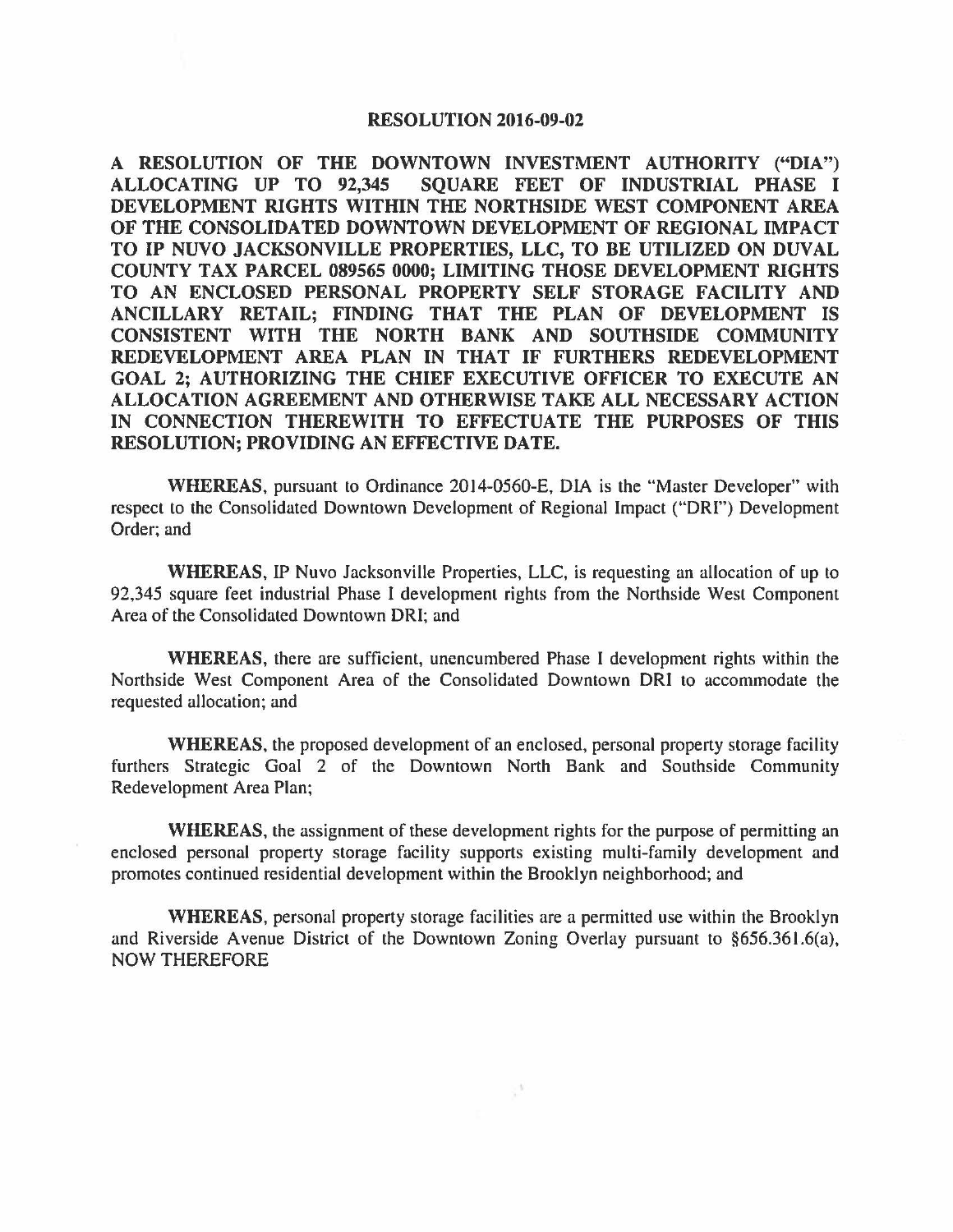**BE IT RESOLVED,** by the Downtown Investment Authority

**Section 1.** DIA allocates up to 92,345 square feet of industrial Phase I development rights from the Northside West Component Area of the Consolidated Downtown ORI for use on the Property IP Nuvo Jacksonville Properties, LLC, subject to:

- A. Development rights allocation is expressly for development of an enclosed personal property storage facility.
- B. Should IP Nuvo Jacksonville Properties, LLC, or its assign fail to close on purchase of the property within six (6) months of the effective date of this Resolution, this Resolution and the allocation of rights shall be null and void. The DIA CEO may, at their sole discretion, extend this deadline by sixty days for good cause shown.
- C. Should IP Nuvo Jacksonville Properties, LLC, or its assign fail to acquire a building permit for vertical construction within 18 months from the effective date of this Resolution, this Resolution and the allocation of rights shall be null and void. The DIA CEO may, at their sole discretion, extend this deadline by sixty days for good cause shown.
- D. Should IP Nuvo Jacksonville Properties, LLC, or its assign fail to commence vertical construction within 90 days from the issuance of a permit for vertical construction, this Resolution and the allocation of rights shall be null and void. The DIA CEO may, at their sole discretion, extend this deadline by sixty days for good cause shown by IP Nuvo Jacksonville Properties, LLC, or its assign.
- E. Should IP Nuvo Jacksonville Properties, LLC, or its assign fail to obtain of Certificate of Occupancy within 18 months from the issuance of a permit for vertical construction, this Resolution and the allocation of rights shall be null and void.
- F. Properties, LLC, or its assign fail to meet any of the deadlines identified in A through E, above, the development rights will revert back to the DIA.
- G. Any unused development rights existing after the issuance of a Certificate of Occupancy or the City's functional equivalent shall return to the DIA without further action by the DIA or notification to IP Nuvo Jacksonville Properties, LLC, or its assigns.